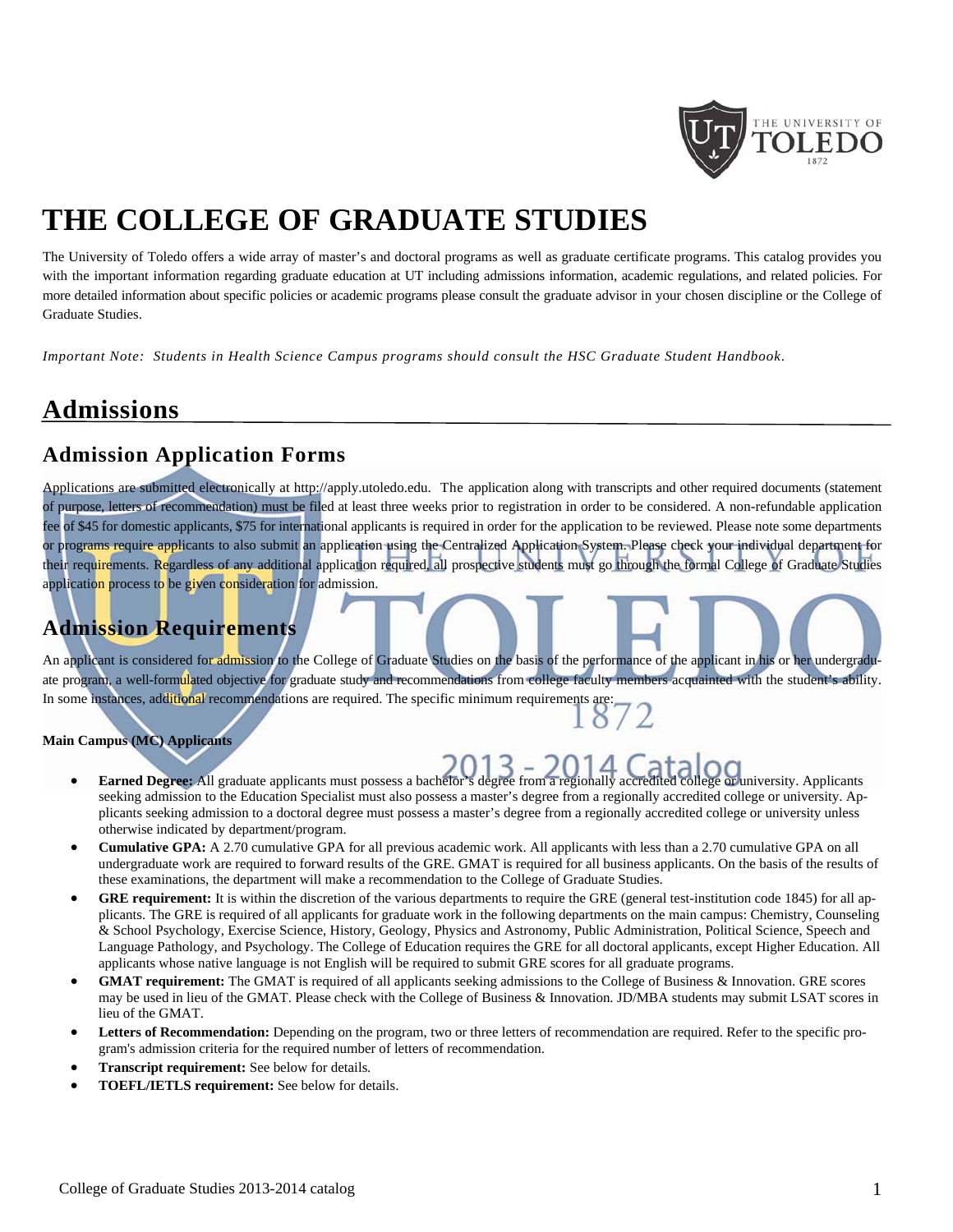#### **Health Science Campus (HSC) Applicants**

- **Earned Degree:** Baccalaureate or professional doctoral degree earned from a department of approved standing and granted by a regionally accredited college or university.
- **Cumulative GPA:** A 3.0 GPA (on a 4.0 scale) from the institution granting the baccalaureate. For an applicant to be considered for regular admission, they must submit official transcripts confirming their degree with a cumulative GPA of 3.0 or better. An applicant whose GPA is below 3.0 may be considered for provisional admission. Other criteria affecting status of admission (i.e. Regular; Provisional), are program-specific.
- **GRE/MCAT requirement:** It is within the discretion of the various programs to require the GRE or other qualifying examinations for all applicants. The GRE is required of applicants for the following graduate programs on the HSC: MS or PhD in Biomedical Science Programs, Occupational Therapy (OTD), Clinical Nurse Leader - Graduate Entry MSN program. For applicants with a baccalaureate from an accredited U.S. institution, although recommended, GRE scores are not required for the remaining master's degree and certificate programs on the HSC. All applicants whose native language is not English will be required to submit GRE scores for all graduate programs. For MD/PhD and MD/MS dual degree applicants, GRE scores are strongly recommended but MCAT scores may be accepted in lieu of GRE scores.
- Letters of Recommendation: Depending on the program, two or three Letters of Recommendation are required. Refer to the program's admission criteria for the required number of letters of recommendation.

V F

R S

- **Transcript requirement:** See below for details.
- **TOEFL:** See below for details.

#### **Applicants, All Programs**

#### **Transcript requirement:**

The College of Graduate Studies requires official transcripts from all universities/colleges you are currently attending or have attended.

#### **Domestic Students:**

- Official transcripts are those sent directly from the institution to the College of Graduate Studies.
- Transcripts not received directly from the institution will be considered unofficial.
- Only official transcripts will be acceptable for final admission to the program. You may use the attached form to request transcripts from your other institutions http://www.utoledo.edu/graduate/files/Transcript\_request.pdf

#### **International Students:**

- Official transcripts/marksheets are those sent directly from the institution to the College of Graduate Studies.
- Transcripts/marksheets not received directly from the institution will be considered unofficial.
- Only official transcripts/marksheets will be acceptable for final admission to the program.
- You must also provide official certified, or attested copies of all graduation certificates, diplomas or degree certificates needed to fulfill your admission.
- If you earned a degree from a U.S. degree granting institution, simply order a transcript to be sent to us directly from the school's Registrars' Office. We do not make photocopies of official documents.
- Documents given to the Graduate Admissions Office become the property of the College of Graduate Studies and will not be returned or forwarded.
- **IMPORTANT NOTICE ABOUT TRANSLATIONS** You must submit clear and legible photocopies of precise word-for-word English translations of all foreign language documents. English translations must be provided by the issuing institution or you may contact a translation service. Please refer to http://naces.org/members.htm for a list of acceptable evaluators. All arrangements must be made by you directly with the translation service.

The College of Graduate Studies must receive all official final transcript(s) including the transcript showing proof of a bachelor's degree at the time of application or within the first semester of enrollment; without such proof future registration will be prevented. International students must provide the official final transcript and the official diploma showing the degree earned.

#### **TOEFL requirement:**

- In addition to the requirements for regular admission, all applicants whose native language is not English must submit either TOEFL scores unless the applicant has graduated from a U.S., regionally accredited college or university or completed at least one full time academic year of study earning a 3.0 or greater GPA
- Applicants must achieve satisfactory scores on the TOEFL. Effective Spring 2014 IELTS scores are no longer accepted.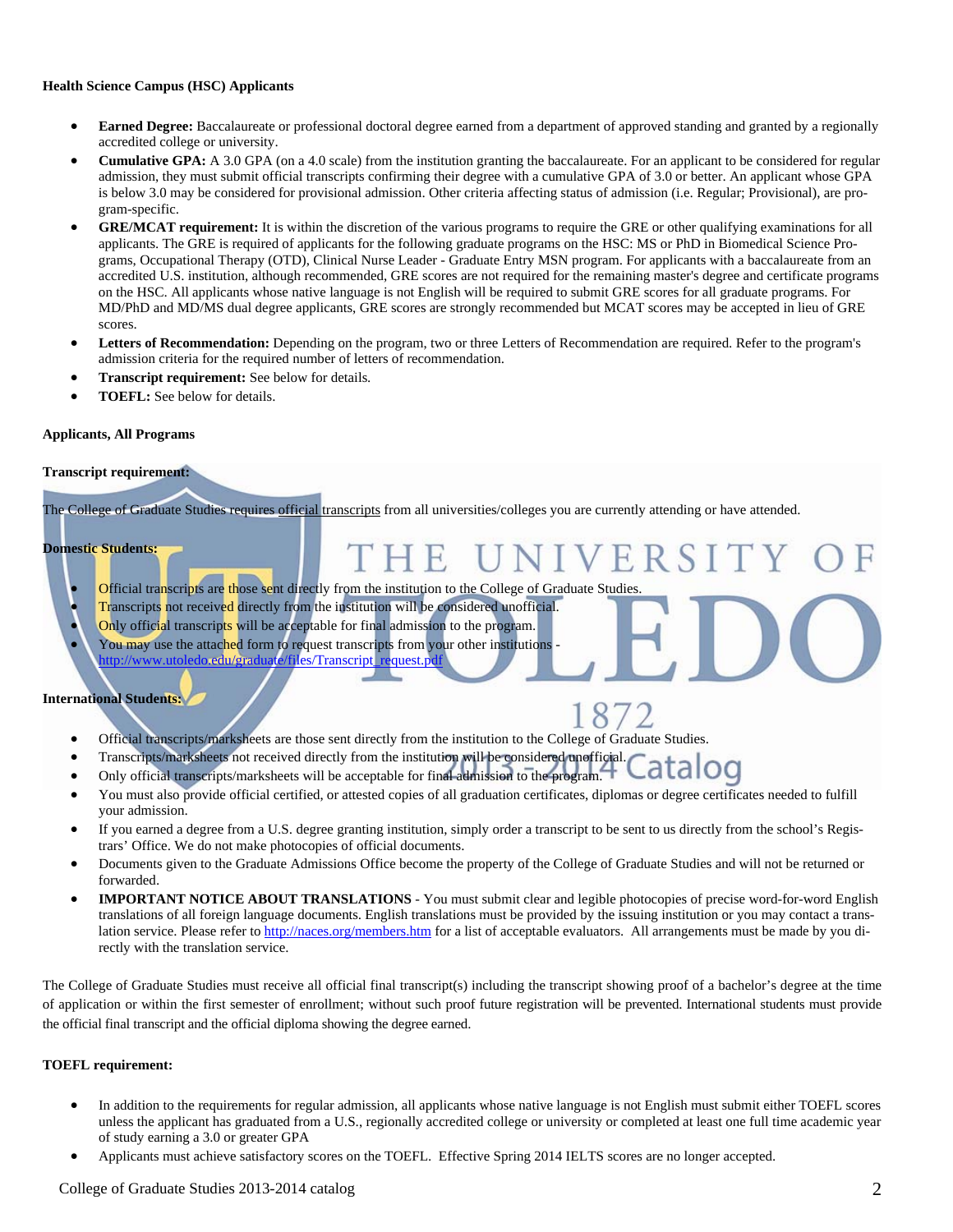|                     | <b>Minimum Score MC</b> | <b>Minimum Score HSC</b> |
|---------------------|-------------------------|--------------------------|
| <b>TOEFL PBT</b>    | 550                     | 550                      |
| <b>TOEFL CBT</b>    | 213                     | 213                      |
| <b>TOEFL IBT</b>    | 80                      | 80                       |
| <b>GRE Minimum</b>  | varies by department    | varies by department     |
| <b>GMAT Minimum</b> | 450                     | n/a                      |

*Please note - Test scores for TOEFL cannot be older than 2 years from the first day of the term that the student begins their program. Test scores for GRE/GMAT cannot be older than 5 years from the first day of the term that the student begins their program. In the event test scores are considered*  invalid and cancelled by ETS, The University of Toledo reserves the right to require submission of new test scores. Please contact the College of *Graduate Studies if you have questions regarding this.*

#### **International Applicants, Financial Responsibility**

 All international students must also demonstrate that they have adequate financial resources for their graduate education before they can be admitted.

The College of Graduate Studies must receive the official transcript showing proof of a bachelor's degree at the time of application or within the first semester of enrollment; without such proof future registration will be prevented.

Students not meeting requirements for admission to the College of Graduate Studies may apply to the appropriate baccalaureate college for admission as an undergraduate with degree (UWD) to make up deficiencies and to establish a basis for reconsideration of admission to the College of Graduate Studies. UWDs are not permitted to register for graduate credit courses.

Admission to a master's program does not automatically admit a student to the doctoral program.

#### **Financial Assistance**

Assistantships are available for students studying for advanced degrees. Students holding assistantships receive a stipend for service as assistants and tuition fee award. Contact department chairs or designated directors of graduate programs for application procedures.

A limited number of University Fellowships are available in doctoral areas for outstanding students. Letters of recommendation including from the student's University of Toledo advisor are required in addition to the application. Fellowship recipients receive a stipend during the academic year and a scholarship for tuition and fees.



Scholarships from foundations and societies are available to students who have maintained a high undergraduate and graduate scholastic record. Such scholarships usually permit full- or part-time study. Prospective students are advised to inquire directly with departments, colleges or agencies that provide scholarships or other financial support.

#### **Classification of Students**

Students may be admitted in five categories to take graduate studies.

- 1. **Regular** An applicant is admitted as a regular graduate student if, after considering all of the required documents, the applicant is considered to meet all admission requirements.
- 2. **Provisional** An applicant is admitted as a provisional student if, at the time of application, all of the requirements for admission have not been completed. All admission requirements must be completed during the first semester of attendance.
- 3. **Graduate Non-Degree** Applicants interested in taking graduate courses for personal enrichment, professional development, certification, or who wish to explore graduate study prior to deciding on a degree program, may enroll under special student status. This status is not an admission to a College of Graduate Studies degree program. However, if subsequently accepted to a degree program, a student may, upon approval of the College of Graduate Studies, have a maximum of nine semester hours counted toward a degree. Since this status is not available in all academic areas, applicants should inquire with the College of Graduate Studies, the appropriate department or college before submitting an application. Students registering as graduate non degree are not eligible for federal financial aid. Graduate non degree status does not guarantee admission to a degree seeking program.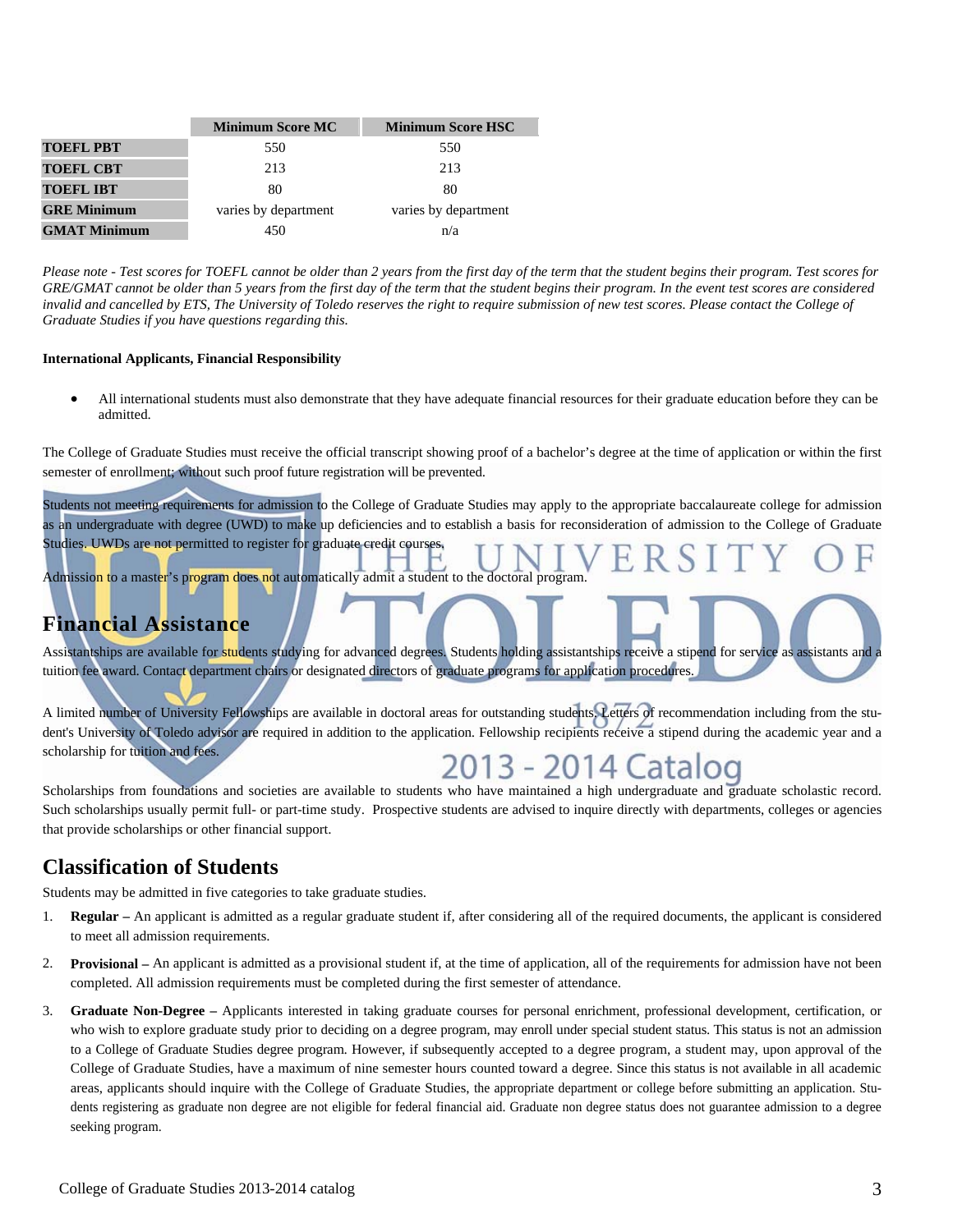5. **Guest admission –** A student enrolled in a graduate program at an accredited institution other than The University of Toledo may be admitted as a graduate guest student. A transcript of work completed at The University of Toledo will be sent to the student's home institution for the semester enrolled. This status is granted on a semester basis and is contingent upon approval of the institution in which the student is pursuing a degree.

#### **Concurrent Enrollment Program**

The University of Toledo and Bowling Green State University jointly sponsor this program, which allows graduate students at one institution to enroll and receive credit for classes offered at the other institution. The concurrent program provides graduate students the unique opportunity to enhance their academic experience by taking advantage of resources provided by the two institutions. Credit and grades earned count as resident credit at the home institution.

Students at these institutions must be admitted under the concurrent student status, and the approval of the graduate dean of the student's home institution is required before a student receives credit and a grade for the class in which he/she has enrolled. In addition, graduate students from The University of Toledo who enroll at Bowling Green State University are required to complete a minimum of 51 percent of their courses in their degree programs on campuses of The University of Toledo. Part-time graduate students pay the instructional, general, and if applicable, the nonresident fees at the host institution on a per-hour basis. Full-time graduate students who have paid full-time instructional, general and nonresident fees at their home institution, or who are graduate assistants or teaching fellows at their home university, generally will not have additional charges associated with their concurrent registration; however special service fees and facilities fees apply.

### **Letter of Admission**

A letter of admission will be mailed to the student upon the recommendation of the admitting department and final approval of the College of Graduate Studies. Only the College of Graduate Studies is authorized to provide admission into graduate programs.

# **Transcripts**

Official transcripts showing all credits (graduate and undergraduate) and all degrees earned must be submitted to the College of Graduate Studies from the issuing institution.. Students who fail to provide official transcripts within the first semester of enrollment will not be permitted to register in subsequent semesters. **\*Note:** An official transcript is defined as one that is **received directly from the issuing institution in a sealed envelope.** 

# **Academic Regulations**

### **Responsibilities of Graduate Students**

Graduate students are expected to become familiar with the academic regulations of the University and the specific requirements of their graduate program. The student is solely responsible for complying with all regulations of the University, the College of Graduate Studies and the department of instruction, and for meeting all requirements for the degree. The student should consult with their advisor on a regular basis to ensure that they remain on track within the degree program or in the event that there are any questions concerning the requirements for the degree.

#### **Academic Standards**

A minimum cumulative GPA of 3.0 (four point grading system) in graduate coursework is required for graduation. Graduate students whose cumulative GPA falls below 3.0 during any semester will be placed on academic probation. Depending on the program, a full‐time student on academic probation will have one or at most two semesters (excluding summers) to meet the cumulative GPA standard. A student failing to meet the standard will be subject to dismissal. A part-time student on academic probation will be required to meet the GPA standard after 12 additional credit hours of graduate coursework. A grade of C is the minimum passing grade for graduate courses. Therefore, any graduate course in which a grade below "C" or grade of "U" was earned will not be permitted on the Plan of Study. Grades of below "C" will continue to be counted in calculating the cumulative grade point average. Individual programs may offer a specific number of credit hours with earned grades of C or below to be repeated one time. Colleges are permitted to establish individual program course retake standards. However, such standards shall not exceed two courses up to a maximum of 12 credit hours. Both the original and repeated grades will appear on the transcript and be calculated into the cumulative GPA. Colleges/departments/degree programs may enact additional coursework grade requirements beyond the minimum standard established here by the Graduate Faculty. Graduate students shall be responsible to consult with the appropriate graduate degree program director for the applicable standards.

Grades of A, A-, B+, B, B-, C+, C, C-, D+, D, D-, F, S, U, WP, or WF may be awarded depending on College/program/departmental policies. A limited number of graduate courses earn grades of S (Satisfactory) or U (Unsatisfactory) upon completion. A grade of S will be allowed for credit toward graduation but is not computed in the grade point average. A grade of U earns no credit and the course must be repeated to earn graduate credit but is not computed in the grade point average. The grade of PR may be awarded to indicate work in progress and courses with this grade will not be included in the GPA calculation. The grade of IN is assigned only under extraordinary circumstances when unexpected events prevent a stu-

College of Graduate Studies 2013-2014 catalog 4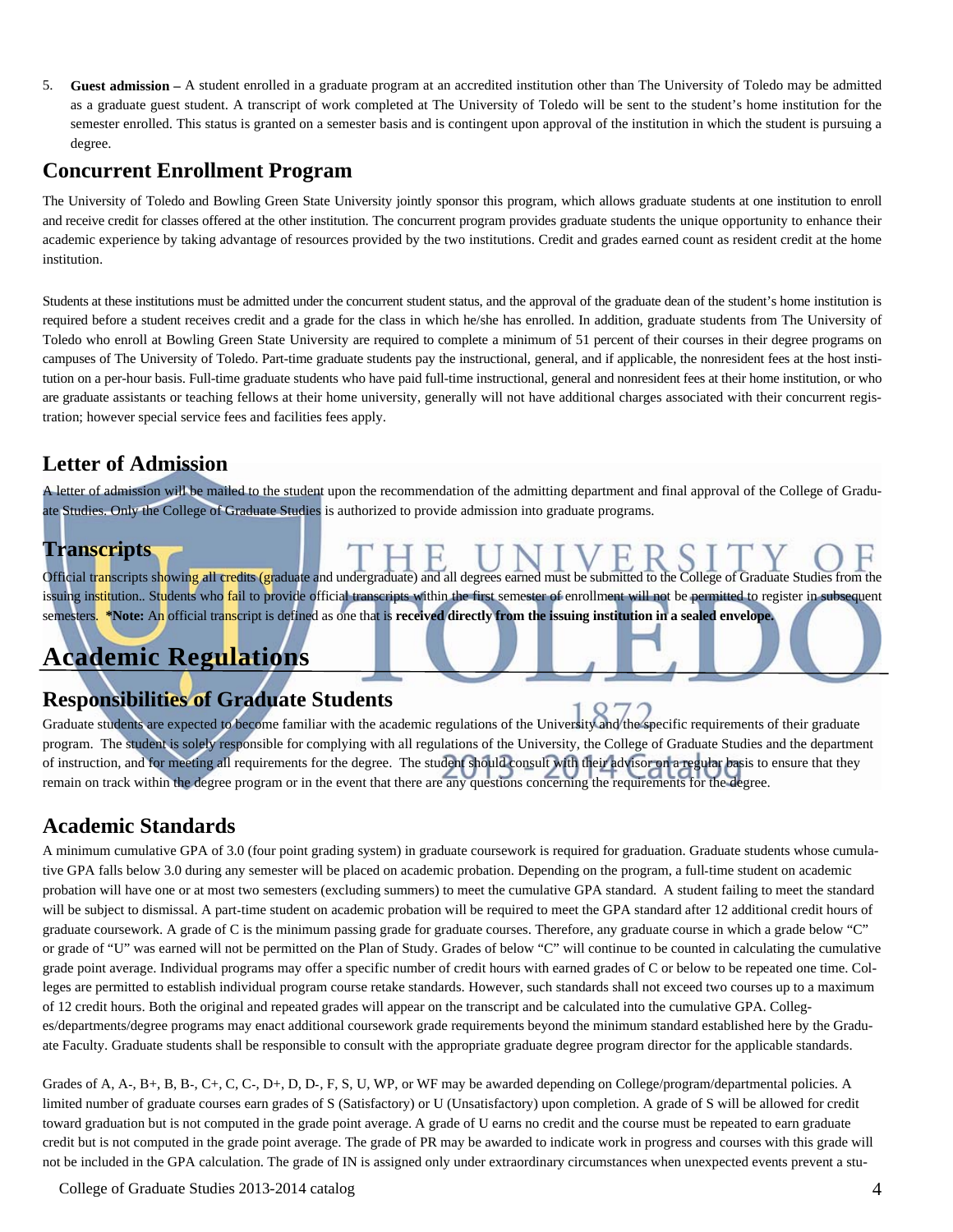dent from completing the requirements of the course within the term of enrollment. The student must complete the required work before the end of the following semester (excluding summers) in which the IN grade was received; otherwise the grade will be converted to the grade of F by the Office of the Registrar. The student may initiate a request for an additional semester to complete the work for the grade (excluding summers). The extension is granted upon the approval of the faculty member and the associate dean of the college offering the course. Once the IN grade has been converted to F, the student must re-register and take the course again. The grade of IN will not be included in the GPA calculation. It is recommended that faculty set specific benchmarks for completion of the course or material each term, and regularly assign S, U or IN grades as appropriate instead of awarding a PR. Students may not graduate with a grade of U, IN, or PR on their Plan of Study. Students may not graduate with a grade of IN or PR on their transcript. A grade of WP (withdrawal passing) or WF (withdrawal failing), according to the status of the student at the time of withdrawal, will be assigned to students who withdraw after the university established withdrawal period at the discretion of the instructor. The grade of WP will not be included in the GPA calculation. A grade of WF indicates that a student's work is unsatisfactory (grade of less than C), and will be included in the GPA calculation as a grade of F. Students may repeat courses with grades WF or U subject to the maximum credit hour repeat limitation.

#### **Academic Fresh Start**

i

A student who meets all of the criteria described below may petition the Vice Provost for Graduate Affairs and Dean of the Graduate College to remove from his/her graduate cumulative grade point average all those grades earned under the student's prior enrollment at The University of Toledo. The petition must first be approved through the appropriate academic college channels prior to submission to the Graduate College.

- Degree seeking graduate student.
- Had previous enrollment at The University of Toledo.
- Not enrolled at The University of Toledo for at least two years prior to current enrollment.

Under exceptional circumstances a student may apply to the College of Graduate Studies for a waiver of the two-year rule.

 Maintain a current graduate grade point average of 3.00 or better for the first semester of re‐enrollment if full‐time or the first 12 credits of re-enrollment if part-time (not to exceed three semesters)

VERSIT

If the student's petition is granted, the following will apply:  $\blacksquare$ 

- This policy only applies to the student's graduate grade point average. There is no impact on a student's earned hours.
- All University of Toledo grades will remain on the student's official, permanent academic record (transcript); this process will affect the cumulative graduate grade point average only. It will not remove evidence/documentation of the student's overall academic history at the university.
- No grades/credits from the student's prior graduate enrollment at the university may be counted toward the subsequent degree program requirements. Degree requirements may only be met by courses included in the calculation of the student's cumulative graduate grade point average at The University of Toledo. Thus, the student who successfully petitions for cumulative graduate grade point average recalculation under this policy automatically forfeits the right to use any of the excluded course work toward the current degree requirements.
- Credit earned from other institutions during the two‐year period will not be accepted for transfer credit.

3  $\qquad \qquad -$ A student may exercise this graduate academic fresh start option only once, regardless of the number of times the student enters/attends a graduate degree program at The University of Toledo.

*The Academic Fresh Start option applies only to students re-enrolled in the summer 2011 term or beyond. Students re-enrolled prior to summer 2011 are not eligible.* 

#### **Courses for Graduate Study**

Credit toward a graduate degree is given for completion of courses designed for graduate students (5000-8000 level). University course numbers follow this system at the graduate level:

 5000-5990 Master's level 6000-6990 Advanced master's level 7000-7990 Doctoral level 8000-8990 Advanced doctoral level

#### **Advising**

The College of Graduate Studies at The University of Toledo places a high priority on a program of faculty advising for students. After a student has been accepted for graduate study by the Graduate College, a program contact is appointed. The student should address questions concerning the program to the faculty member and seek advice prior to registration.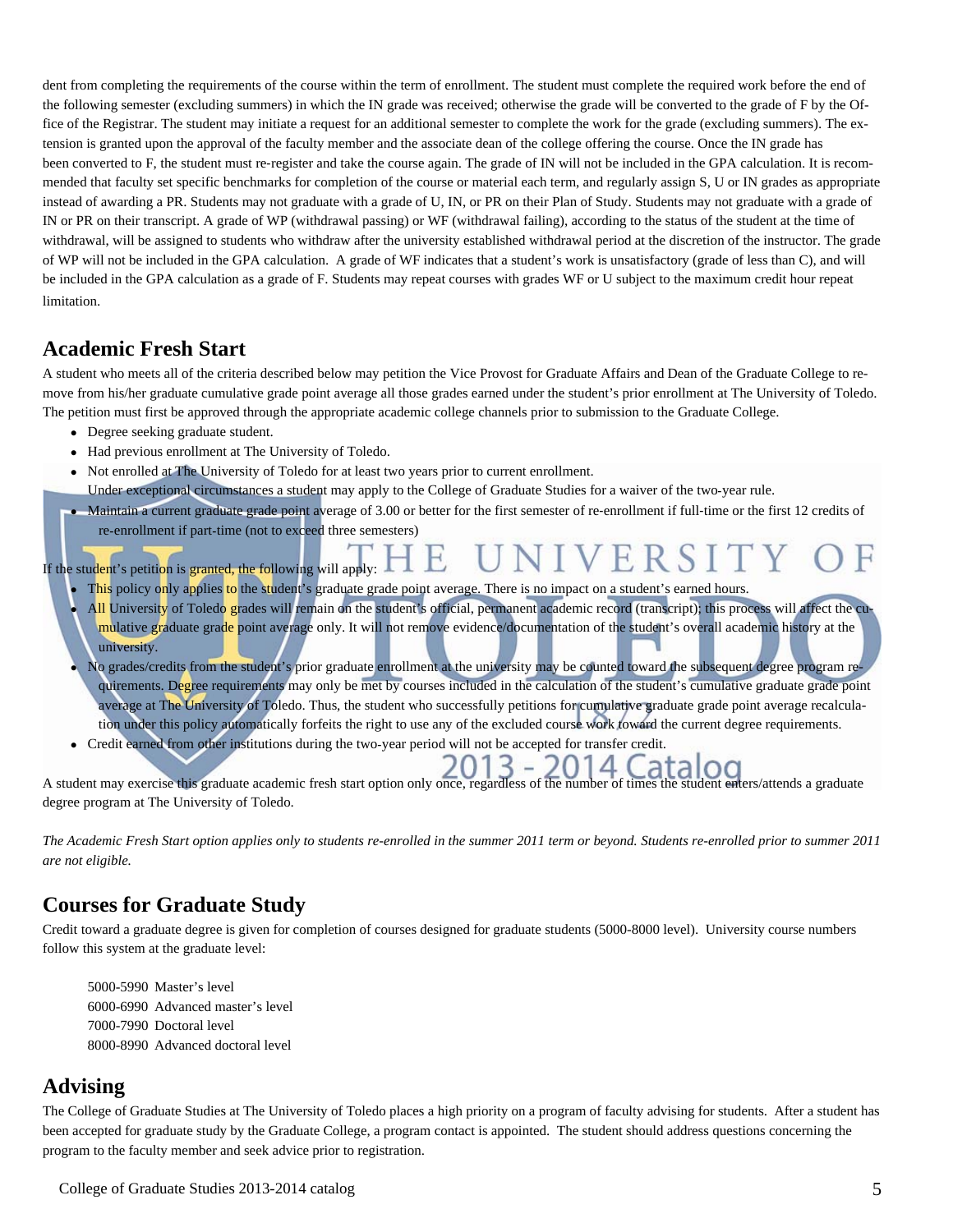#### **Graduate Research ADvisory Committee Approval & Assurances (GRAD)**

Students must complete this form and receive the required approvals prior to beginning any research for a project, thesis, or dissertation involving humans, animals, radiation, or biohazardous substances. Federal regulations do not allow retroactive approval. Completion of the GRAD form indicates that a student's committee has approved both a topic and an approach for the research, and is aware of federal requirements for institutional review of research methods. Policy information and required applications referenced on the GRAD form are available on the Research & Sponsored Programs Website.

This form normally should be completed at the time the student determines the nature of the research project. However, in all cases the student must have submitted the form demonstrating compliance before engaging in related research. Failure to obtain the proper approvals could prevent or significantly delay the awarding of the degree. Compliance with federal and state regulations is essential to assure continued funding of the University research programs and, therefore, requires cooperation of all University researchers.

If a student works on a project that is supported by a research grant or contract between the University and an external entity or entities, the student must comply with all terms of the grant or contract. Contractual agreements in support of research or other sponsored activities are legally binding on the University, including the administration, faculty and students engaged in the sponsored projects.

#### **Intellectual Protection and Patent Sign-off**

All graduate students engaged in thesis or dissertation research are required to submit a completed "Intellectual Property and Patent Sign-Off" form prior to graduation. This form is designed to protect both the student and the University's legal rights in any invention resulting from the student's research efforts. If potential intellectual property is identified, this form allows for the publication delay of the dissertation or thesis to provide time to file the necessary legal papers, but it will not interfere with the student's graduation schedule. This form should be submitted at the time the dissertation or thesis is uploaded to OhioLINK and the ProQuest Publishing Agreement is completed. All requests for a delay will be granted in increments of one year.

### **Minimum Enrollment**

Graduate students who have completed their course work and are working on their project, thesis or dissertation, and/or using University facilities and services (i.e., the library, health services, computer services, laboratories, consulting with faculty, apply for graduation, etc.) must register for a minimum of one graduate credit hour each semester, excluding summer terms. However, students who apply for graduation during the summer term also must be registered for a minimum of one graduate credit hour. Access to certain other facilities and services, such as the Student Recreation Center and parking, will require additional user fees. Students who are not enrolled during any time over one calendar year (three consecutive semesters, including summer) will be considered to have stopped their graduate programs and will be required to apply for readmission in order to complete their programs.

#### **Transfer of Credits**

Graduate work completed in residence at other academically accredited institutions may be offered in partial fulfillment of the requirements, other than residence, for graduate degrees at The University of Toledo when the work is of acceptable quality and appropriate to the student's program and not part of an outside degree. Application for transfer of credit must be made to the student's advisor. The department/college will communicate its recommendation to the College of Graduate Studies by completing the "Request for Transfer Credit" form available on the College of Graduate Studies' website. The student may obtain advance approval from the advisor to take work elsewhere while enrolled at The University of Toledo. All graduate credits requested for transfer must carry a grade of A, A-, B+ or B. Credit for an S grade may be transferred for grade only if the grading institution verifies that the S translates into a grade of B or higher. Research hours earned at another university are not transferable towards research hours for a project, thesis, or dissertation. Credits taken at a foreign institution are not transferable. Application for transfer of credit must be completed as soon as the credits have been earned. Except in unusual situations, no more than one-third of the hours required for a degree will be accepted as transfer credit. Credit applied towards the master's degree and education specialist degree must have been earned within the period of six years immediately preceding the time the degree is awarded. Credit applied for the doctoral degree must have been earned within seven years immediately preceding the time the degree is awarded (combined M.D./Ph.D. program limit is ten years).

A student may substitute an acceptable alternative for a required course in the case where a substantially similar course was completed as part of a previous degree. Such a substitution requires the approval of the advisor, department chair or program director, college associate dean and College of Graduate Studies and must not decrease the number of course hours required by The University of Toledo. Substitutions may be requested on the Plan of Study form.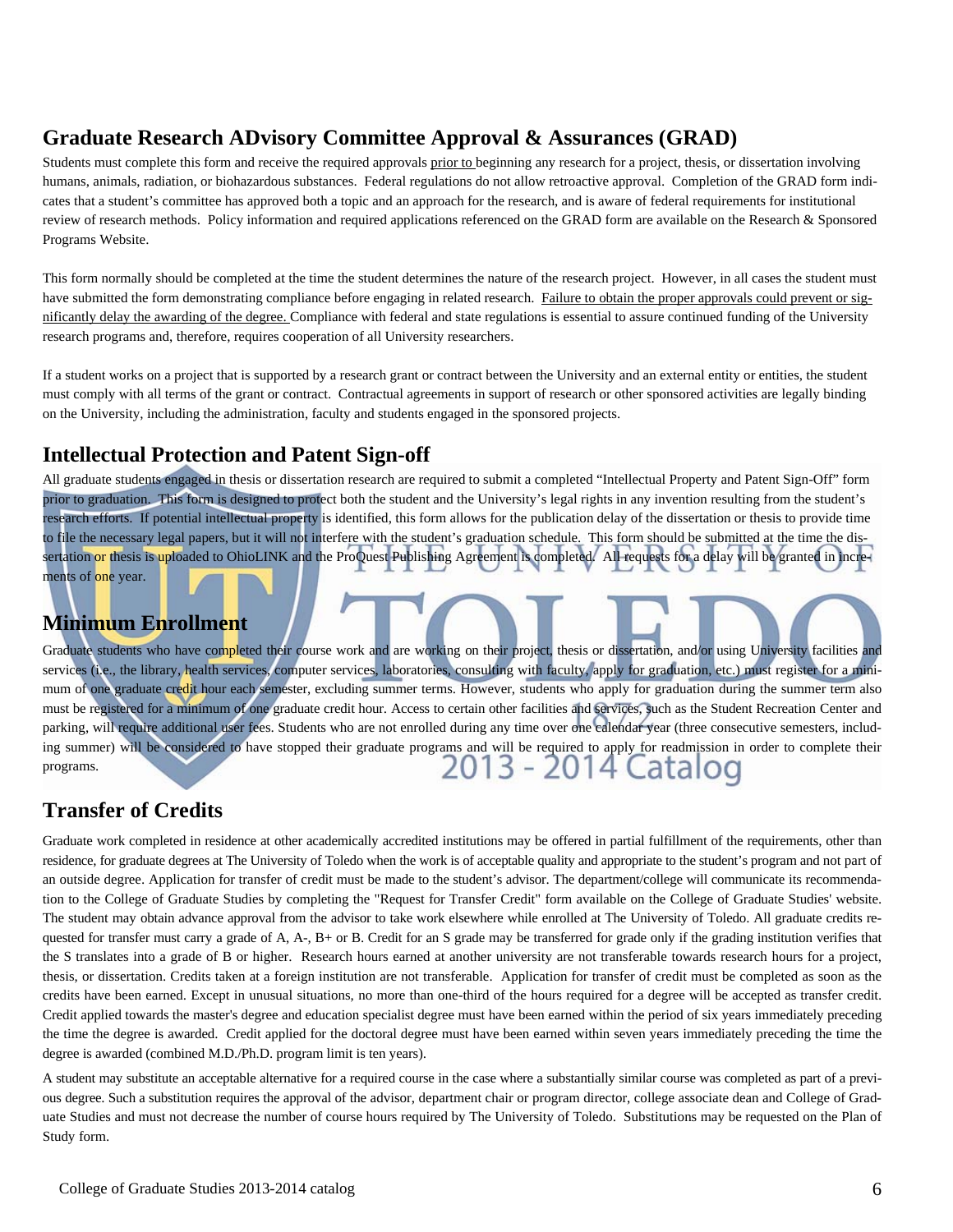A student who has obtained one master's degree at The University of Toledo and elects to take a second master's degree at The University of Toledo may use up to 12 semester hours from the first master's degree if the course work is appropriate for the student's program.

#### **Foreign Language Requirement**

The student is required to meet the foreign language requirement of the specific department or college. The "Instructions and Application for the Foreign Language Exam" are available on the College of Graduate Studies' website.

### **Master's Thesis**

Certain departments specify the submission of a thesis as a requirement for the master's degree. If a thesis is required, the student must meet with the advisor to determine the appropriate paperwork and establish a timeline to meet all requirements of the academic department, academic college, and College of Graduate Studies. Students are required to submit their document electronically by uploading to OhioLINK and to publish their document with ProQuest. Procedures for proper submission of a thesis are available on the College of Graduate Studies' website. A handbook authorized by the Graduate Council is available on the site which details the requirements for preparing your document.

#### **Thesis Committee**

A master's thesis committee must consist of a minimum of three members, all of whom must be members of the graduate faculty. An expert from outside the University also may serve as one of the three thesis committee members upon recommendation of the committee chair and approval by the department chair and the graduate dean. Full membership on the graduate faculty is a prerequisite to chairing a master's thesis committee.

### **Application for Admission to Candidacy for the Doctoral Degree**

At the time a student applies for admission to candidacy, the following requirements must be fulfilled: a GPA of 3.0 on a 12-point system for all courses completed and for courses completed in the department of specialization and satisfactory completion of the examination requirements of the specific college or department. The Admission to Candidacy form is available on the College of Graduate Studies' website. It is the student's responsibility to initiate the application.. A student who fails to qualify for candidacy at the required time will not be permitted to continue.

### **Doctoral Dissertation**

All departments require a dissertation in partial fulfillment of the doctoral degree. The dissertation should constitute an original work of a scholarly nature. The student must meet with the advisor to determine the appropriate paperwork and establish a timeline to meet all requirements of the academic department, academic college, and College of Graduate Studies. Students are required to submit their dissertation electronically by uploading to OhioLINK and to publish their document with ProQuest. Procedures for proper submission of a dissertation are available on the College of Graduate Studies' website. A handbook authorized by the Graduate Council is available on the site which details the requirements for preparing your document. 2013 - 2014 Catalog

#### **Dissertation Committee**

Full membership on the graduate faculty is a prerequisite to chairing a doctoral dissertation committee. A doctoral dissertation committee must consist of a minimum of four members. One of the four members must be an external committee member whose primary appointment is outside the candidate's program or department, or may be outside the University. The external member must be familiar with the standards of doctoral research in the field of the dissertation and should be in a field related to the student's dissertation topic. Those committee members who are tenured or tenure-track UT faculty must be members of UT's graduate faculty. An expert from outside the University may serve on the doctoral dissertation committee upon the recommendation of the committee chair, and approval by the department chair and the graduate dean. The request, along with the Graduate Faculty Membership Application and reader's curriculum vita, must be submitted to the College of Graduate Studies for approval prior to committee appointment.

The composition of the doctoral dissertation committee is recommended by the chair of the committee in consultation with the student; it requires concurrence by the relevant department/program director, the dean (or designate) of the academic division, and approval by the dean of the College of Graduate Studies.

### **Graduation Procedures**

Students must file a formal "Application for Graduation" by the posted deadline for the term. Graduation information is available on the College of Graduate Studies' website. The University graduation exercises are conducted to honor those who have earned their degrees. The graduate is encouraged to attend the commencement exercises. Candidates shall wear academic dress with appropriate hoods. Arrangements for academic dress must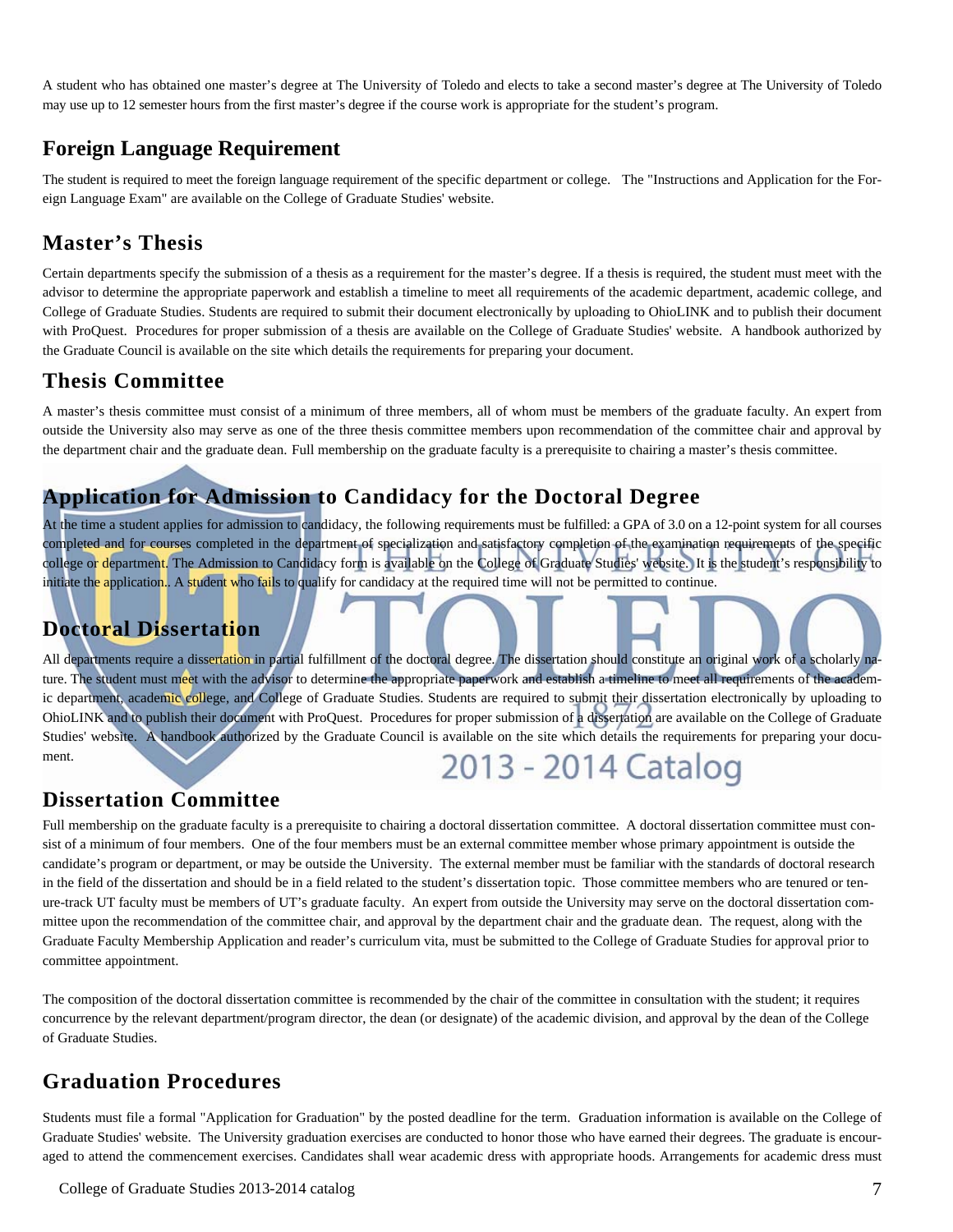be made through the University Bookstore well in advance of commencement. The student should contact the University Bookstore early in the semester of graduation. Graduate students completing all degree requirements will receive the official diploma approximately six to eight weeks after the commencement ceremony. Students who fail to graduate in the semester for which they have applied must submit a new application for a future term. It is the responsibility of the student to meet all requirements for graduation. To ensure graduation proceeds as planned, it is important for students to meet with the advisor early in the semester of intended graduation.

#### **Courses Reserved for Graduate Credit**

A senior who does not require a full schedule for the completion of bachelor's degree requirements at The University of Toledo may enroll in courses for graduate credit. In such cases the total schedule is not to exceed 12 semester hours of work. The appropriate application must be filed with the College of Graduate Studies before the beginning of the semester. Please contact the College of Graduate Studies for details regarding this process. This procedure is possible only where the academic record reveals unusual scholastic ability. This option may not be available in all programs of study.

### **Residence Requirements for the Ph.D. and Ed.D. Degrees**

The College of Graduate Studies has established an academic residency requirement in order to provide doctoral students with the opportunity to engage in intensive, concentrated study over an extended period of time in association with faculty members and other students in an atmosphere conducive to a high level of intellectual and scholarly activity.

The purpose of a residency requirement is to encourage doctoral students to experience contact with the academic community: colleagues, libraries, laboratories, ongoing programs of research and inquiry, and the intellectual environment that characterizes a university. Such experience is generally as important as formal classwork in the process of intellectual development. Although the residency requirement is, by necessity, given in terms of full or part-time enrollment, the intent of the requirement is to ensure that the student becomes fully engaged in an essential part of scholarly life.

Doctoral students satisfy the doctoral residency requirement by completing a total of 18 hours of coursework taken over 3 consecutive semesters. Enrollment in a summer term is not required to maintain continuity, but credits earned during summer terms could count toward the 18 hours required for residency. Each graduate program may exclude certain courses and credit hours from meeting the residency requirement.

Any exceptions to the residency requirement must be requested in writing. For students who have been determined by their academic college to need an exception to this requirement, the request must be attached to a Plan of Study and include information detailing how a student will interact with faculty and other students, read widely within and beyond the major field, and contemplate scholarly issues as they relate to professional practice.

## **Time Limitations for Degrees**

I

Credit applied toward the master's and education specialist degree must have been earned within the period of six years immediately preceding the time the degree is awarded. Credit applied for the doctoral degree must have been earned within seven years immediately preceding the time the degree is awarded (combined M.D./Ph.D. program limit is ten years). Certificate programs must be completed within four years. - 2014 ( Ididioù

An extension of the time limit for the degree may be requested by a student by written petition to the College of Graduate Studies. Although exceptions may be warranted, students who exceed the norm shall be required to justify in writing their request for an extension. Forms are available on the College of Graduate Studies' website.

#### **Graduate Student Academic Dishonesty Policy Statement**

#### **Policy Number: 3364-77-01 http://www.utoledo.edu/policies/**

Academic dishonesty will not be tolerated. Among the aims of education are the acquisition of knowledge and development of the skills necessary for success as an educator or in another profession. Activities inconsistent with these aims will not be permitted. Graduate students are responsible for knowing what constitutes academic dishonesty; if students are uncertain, for example about what constitutes plagiarism or cheating, they should seek the instructor's advice. The purpose of the policy is to outline the procedures that allow graduate students to appeal an adverse decision by their college in an instance of academic dishonesty. *Please visit the University Policy Website to view the complete policy.*

### **Graduate Student Academic Grievance Policy Statement**

#### **Policy Number: 3364-77-02 http://www.utoledo.edu/policies/**

The graduate student grievance policy covers appeals in which a graduate student disputes (grieves) a particular grade. Appeals dealing with academic dishonesty, including, but not limited to, cheating and plagiarism, are explicitly exempt from this process and shall be dealt with under the procedures outlined in the Graduate Academic Dishonesty Appeal Policy (3364-77-01). The purpose of the policy is to provide graduate students and their colleges with the procedures to follow to grieve a particular grade after appeals within their respective college are exhausted. This policy grants the graduate student the right to appeal in writing to the Dean of the College of Graduate Studies for further and final consideration of the student's

College of Graduate Studies 2013-2014 catalog 8